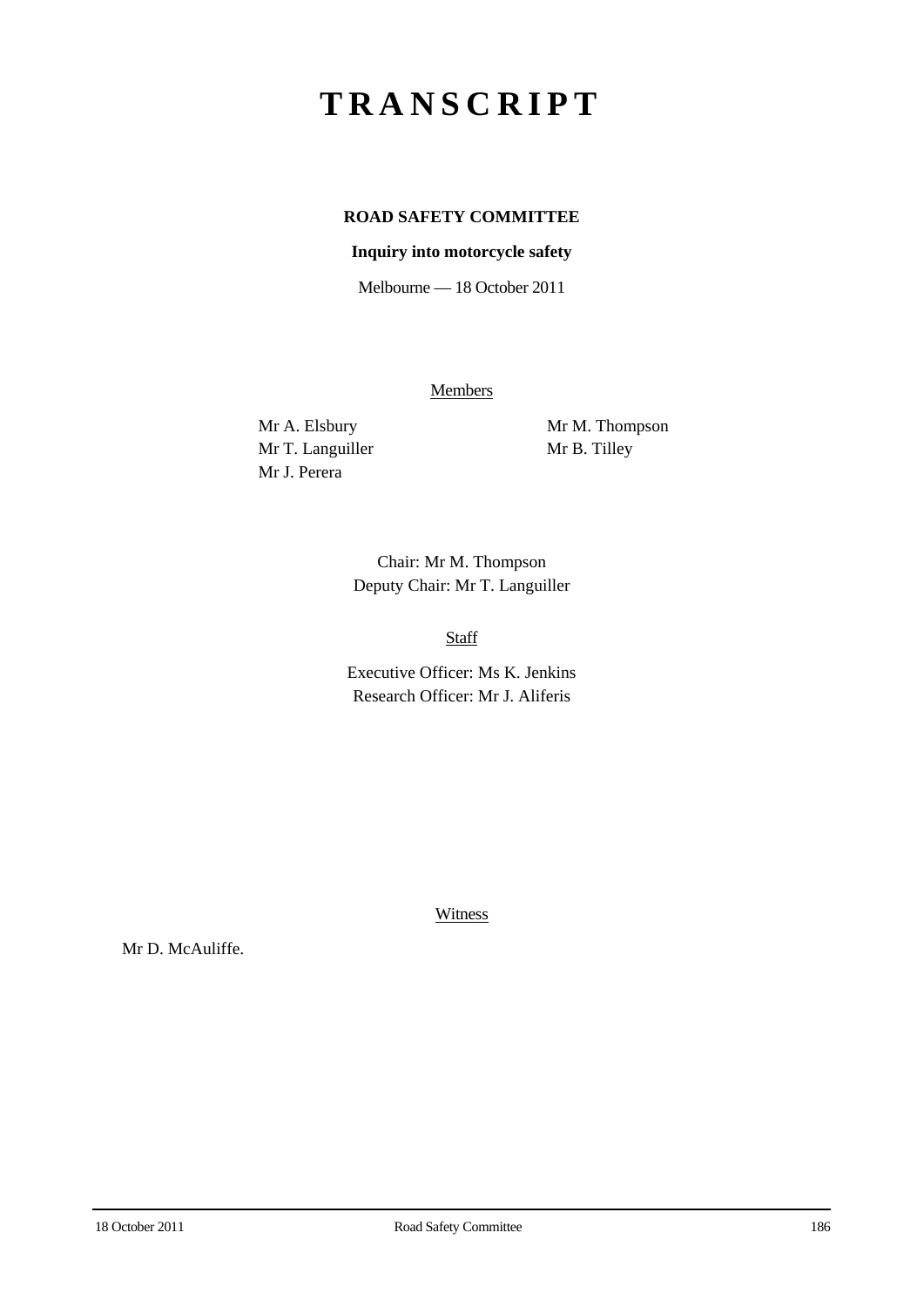**The CHAIR** — Ladies and gentlemen, we now commence the submission by Mr David McAuliffe. Mr McAuliffe, thank you for coming along to appear before our inquiry today. We have been in the beneficial position of having received some 68 submissions that have as their object improving motorcycle rider safety in Victoria. Your comments have the benefit of parliamentary privilege while made before us, and they will be recorded by Hansard staff. You will get a copy of your comments. Once received, that can be corrected for typos and returned to the committee. We will then place it on our website. Should you wish to make any comments in camera, you have that option as well. We can be then better informed.

We are compressed for time, but we would like to allow you the full time to put on the record the comments that you have spent time preparing. If you open the batting now, we will listen carefully.

**Mr McAULIFFE** — Thank you, Chair, and thank you very much to the committee for the opportunity to present this submission. In my original submission I spoke about a number of things. I spoke about what I regard as a fairly dismal use of statistics by a number of the government authorities; however, other submissions to the inquiry have covered this in greater depth than me. Given that the TAC and VicRoads submissions both acknowledged the need for more accurate statistics as a means of analysing and understanding motorcycle safety, I do not wish to add anything further to that side other than my support for the collection of much better data and for a more transparent process as to how that data was actually arrived at.

I also spoke about the need for consultation. In particular I am concerned that the Minister for Roads no longer has a source of advice on motorcycling which is independent of government agencies. The new Victorian Motorcycle Advisory Group is planned to report through VicRoads, as I understand it, and not directly to the minister, as was the former arrangement with the Victorian Motorcycle Advisory Council. I see this as having particular relevance to the lack of transparency in how the motorcycle safety levy is used, and it also is a possible limitation for full and frank discussions with representatives of the Victorian motorcycling community.

Given sufficient time I would have also liked to have discussed legalising filtering. I personally see that filtering at low speed through stationary traffic or traffic travelling at a very low speed has very little risk. It is pointed out that it is legal in a number of jurisdictions within the USA and Europe.

**Mr LANGUILLER** — For the purpose of the public and for the record, would you explain what you mean by 'filtering'?

**Mr McAULIFFE** — The usual explanation for filtering is when a motorcycle travels between streams of traffic, usually stationary or virtually coming to a halt as they approach a red light. It is a means by which the motorcycle can get to the front of the traffic and take off ahead of the traffic into clear space once the light turns green.

**Mr PERERA** — The vehicles do not have to be stationary?

**Mr McAULIFFE** — The term is used slightly differently by different people. Some people would use it specifically to refer only to stationary traffic. One of the issues of filtering obviously is that if you are filtering down the line and the light turns green traffic may start to move, so again, as you approach or come back in, for a short time you could also be travelling between traffic that is moving. But, as I said, we are talking about low speed; my use of the term 'filtering' does not imply travelling between high-speed traffic.

**Mr PERERA** — It would be hard to police.

**Mr McAULIFFE** — It is only hard to police if it is illegal. I might add that police filter regularly and do not have much problem doing it, as do probably hundreds and possibly thousands of motorcyclists on a daily basis.

I note that VicRoads' submission has made some attempt to quantify the crashes arising out of filtering and splitting, and the attempt is, even by their admission, not especially accurate. But even on their estimates the numbers are not significant. The bottom line is that, as I said, lots of motorcyclists split on a regular basis, on a daily basis, and if there was a serious crash risk from it, VicRoads would know about it and would have statistics to quantify it.

Given that I have only a limited amount of time today, I have tried to work out what issues raised in my original submission would have the most impact in terms of assisting motorcycle safety. Based on that I have decided to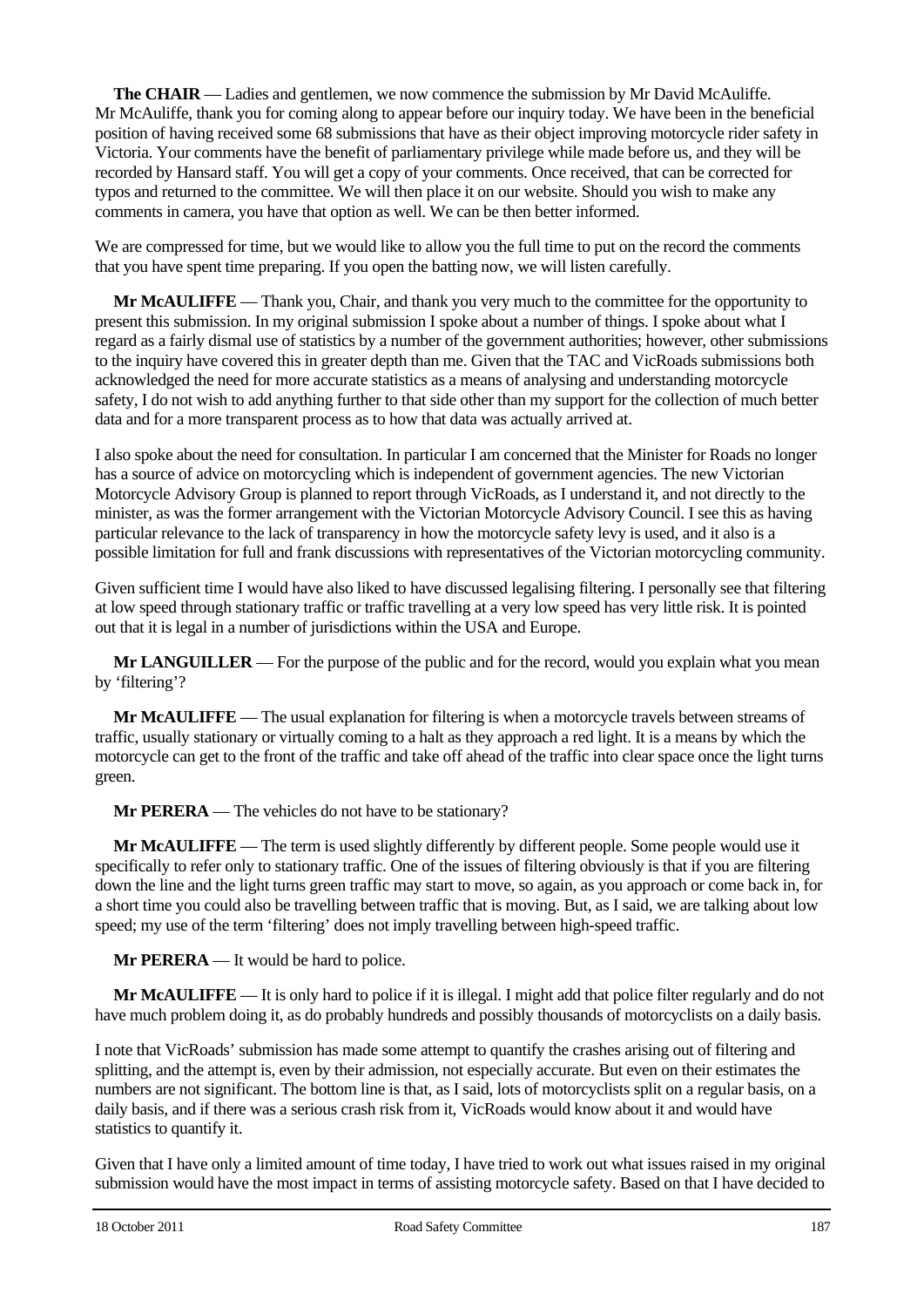limit my comments in detail to only one matter, and that is new rider training. I believe that falls neatly under the committee's term of reference (h), 'new initiatives to reduce motorcycle crashes and injuries'.

Riding a motorcycle requires a different set of skills than driving a car. Some of these skills are not immediately natural or intuitive; they need to be learnt and they need to be practised. For example, to corner a motorcycle a motorcycle needs to be leaned. However, for a learner, once the motorcycle starts to lean it may begin to feel unstable. As a result, part-way through a turn an inexperienced rider may panic that they are leaning too far, stop leaning and possibly even brake. In fact this is more likely to lead to a crash than leaning the bike more. By stopping leaning the bike will straighten up and it will make the bike run wide, either coming off the road on a right-hand corner or going onto the other side of the road and into oncoming traffic on a left-hand corner.

A further example of a skill which requires practice is hard braking. In an emergency if braking is done incorrectly, it is highly likely that that in itself will cause a crash. Most motorcyclists are also drivers and consequently in an emergency the inexperienced rider will react like a driver and is likely to stand hard on the rear brake pedal. This is likely to cause the rear wheel to lock up and in turn cause the rear of the bike to slide out from under the rider. Even if the bike does not crash, using the rear brake is not overly effective, as most of the braking on a bike is done by the front brake. However, again, simply grabbing the front brake in an emergency is likely to cause the front wheel to lock up, resulting in a high-side, a situation where the front wheel skids and collapses under the bike, catapulting the rider and possibly even the motorcycle into the air. Over time and with practice an inexperienced rider will pick up the necessary skills to corner and brake correctly. The problem is: what happens if the learner experiences an emergency where those skills are needed before they have learnt them? Basically, the results can be fatal.

One solution to ensure that inexperienced riders quickly gain the necessary skills to save their lives and prevent injury is additional training. By this I am not talking about high-speed, advanced riding techniques; I am talking about the fundamental skills, like cornering, braking and road craft. The problem with additional training is that done through traditional providers it is expensive. Typically a two-day intermediate course through providers such as HART costs upwards of \$250. For a new rider who has just spent several thousands of dollars undertaking the training necessary to get his learners permit or restricted licence, purchasing and insuring his bike and purchasing protective gear, this may not be an option. For some inexperienced riders the additional expense will be prohibitive, and they will simply forgo the training that may save their life.

Through Netrider, I am involved in a voluntary arrangement where learners and inexperienced riders can practice their skills in a relatively safe environment and under observation by more experienced riders. Regular Saturday morning practice sessions have taken place for some years now in a large car park away from traffic. The sessions give new riders the opportunity to practice skills like cornering and braking and to get used to the feel of leaning in a safe environment away from the risks of collisions with other traffic. The sessions also allow new riders the opportunity to discuss any difficulties they are having and to seek advice on how such difficulties can be overcome. It allows learners to discuss the near misses they may have had and to find out what they have done wrong and what, possibly, they could have done to stay safer. There is no charge for these practice sessions and no payment for the riders who provide them. It is done purely out of the camaraderie between riders and a belief that newer riders should be given the best possible chance to stay safe and alive. It should also be noted that the riders facilitating these sessions are not qualified trainers or instructors but are simply providing newer riders with the benefit of their experiences.

Most new riders who regularly attend the practice begin to show remarkable improvement within a few sessions. The practice sessions are not specifically aimed at assisting learners to pass their restricted licence test and do not specifically practise the components of that test. However, most of the learners have reported that the sessions have helped considerably in passing their test, and I believe this is evidence that the sessions work in developing fundamental riding skills. A further benefit of the practice sessions is that as riders socialise at the sessions they learn their conduct from those around them and are more likely to mimic safe behaviours, such as always using protective gear, when they see other riders using them.

Organising the practice sessions is not without some difficulties. There are a limited number of suitable locations available, and our main practice location and meeting point is a beachside car park which we have virtually to ourselves in the winter months. However, in summer the car park is full of other vehicles, rendering it unsuitable. Our solution to date has been to use isolated and virtually empty roads in industrial estates which have little traffic. Unfortunately the location we were using last summer became unsuitable when building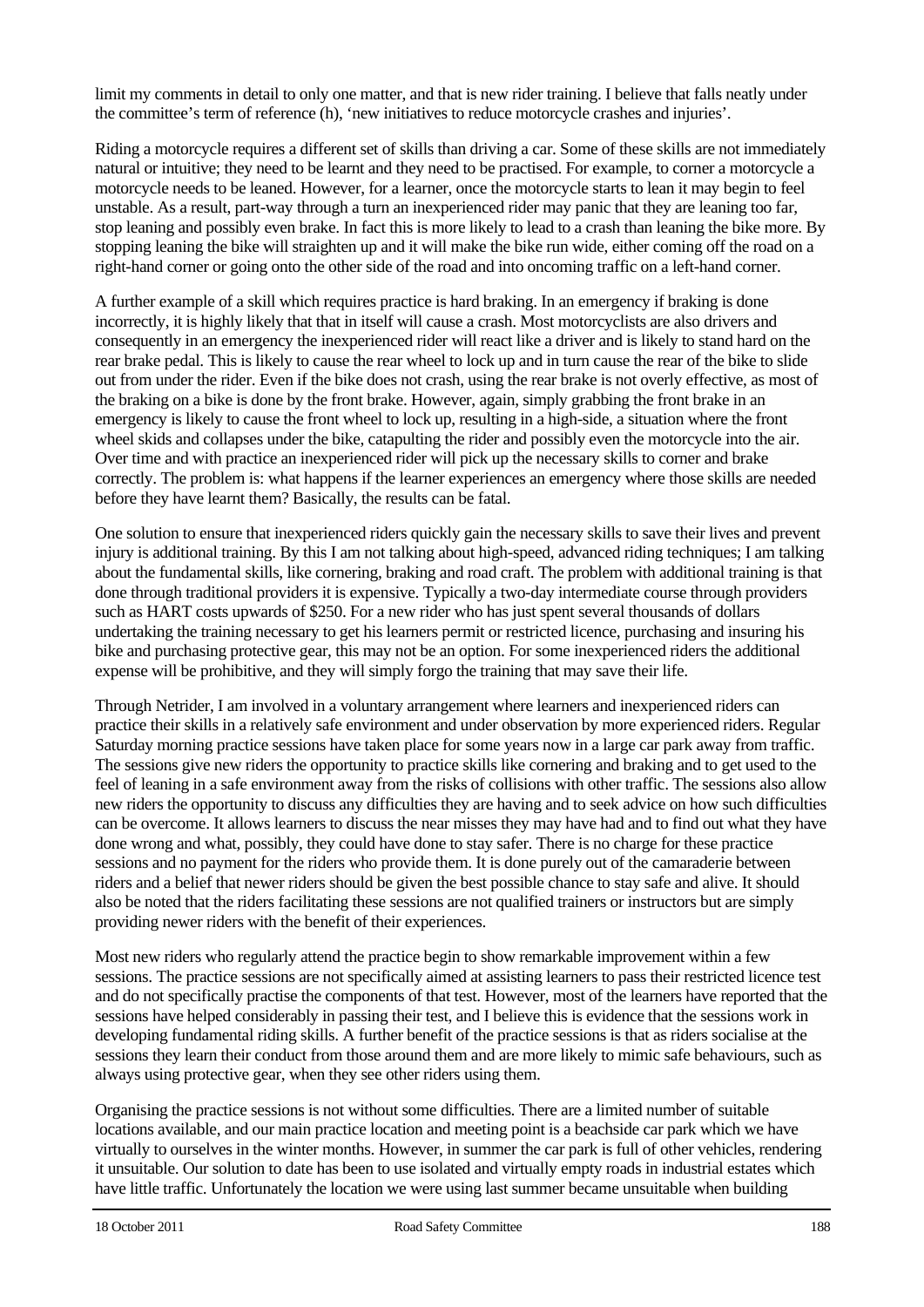activity in the estate increased, causing an increase in the volume of traffic and rendering the road surface unsuitable for learners due to construction vehicles dragging mud from the construction sites onto the road.

Another problem is the legality of conducting such practices on a public road. While no laws are actually being broken, the concentration of a large number of motorcyclists in a public area can attract attention from the authorities, who could ask the group to move on. I hasten to add that while this is seen as a potential problem we have had no problems with it to date. Local traffic police appear to be aware of our practice sessions, and while I understand they cannot officially support our activities my conversations with individual officers indicate that they recognise that we are causing no problem and we are probably doing considerable good. However, if we were to be forced to move to a different location, we would need to re-establish that goodwill, and this is something that cannot always be guaranteed.

Another issue with the lack of suitable locations is that some learners need to ride considerable distances to get to practice. For example, we have had riders come to our inner Melbourne location from as far afield as Crib Point, Whittlesea, Doreen and even Ballarat. For learners with limited riding skills it is not necessarily desirable to have to ride such a distance, and it means that at the time when learners need the assistance most they are least equipped to actually get there. While we attempt to provide assistance, escorting where we can, distance is often a factor which simply prevents new riders from attending. This issue could be overcome if similar practice sessions were being run in a greater number of locations throughout the metropolitan area and even possibly in provincial cities.

A further potential problem is one of public liability. Occasionally learners make a mistake and crash. Thankfully this has been rare, and to date we have had no real injuries apart from the odd bit of bruising or scratches. However, the possibility is there, as is the possibility of damage to a third party's property. While learners attend on a purely voluntary basis and it is understood that the advice given is given in good faith, if a serious injury or significant property damage occurred, the legal liability of the learner or volunteer coach is not clear, and I suspect it could turn into a legal minefield.

In addition to the group practice sessions, volunteers also provide, if requested, one-on-one mentoring in on-road rides. This provides an opportunity for inexperienced riders to ride on the road with an experienced rider who can look out for them and if necessary provide a buffer against traffic. At the same time, the experienced rider provides them with critical assessment of their riding technique and road craft skills, provides coaching and makes suggestions for improvement if needed.

Finally, a third aspect of assisting new riders is a program of learner rides. Sooner or later every new rider wants to go on a long ride, or a longer ride. Given that most learner riders have lived in and have initially only ridden in suburban environments, this presents new challenges which can pose a risk. A number of the experienced riders regularly run rides specifically aimed at inexperienced and learner riders. On these rides new riders are specifically encouraged to ride at their own pace and never ride faster than they are comfortable with or capable of. By having a system of ride leaders and riders marking corners, new riders do not have to stay in line of sight of the rider ahead and are able to ride at their own pace and not feel pressured to ride faster than they want to lest they get left behind or lost. The rides specifically recognise that learners may not be used to riding long distances and are deliberately kept short, with frequent rests and regrouping breaks. The rides introduce riders to country riding in a controlled manner and with a support group to provide assistance should anything go wrong. Again, the introduction in a group provides the opportunity to discuss issues the new rider may be having and safety strategies and issues specifically related to country riding.

I see this arrangement of practice sessions, one-on-one mentoring and learner rides delivered by experienced riders on a voluntary basis as providing the government with a model for delivering low-cost additional training and support for inexperienced riders. Over a couple of years a handful of individuals acting in a voluntary capacity have helped hundreds of new riders to gain the basic riding skills and road craft necessary to ride safely and avoid crashes and serious injury and death. If the Victorian government were to facilitate such schemes delivered by volunteers across the whole of Victoria, training could be extended to thousands of new riders.

The benefits of such a scheme would be an expected reduction in serious injuries and fatalities in new and returning riders through providing controlled and safe environments for new riders to practise in while developing their skills; providing better and continued training for new riders; encouraging the proper use of protective gear through the example of peers and more experienced riders; providing feedback and constructive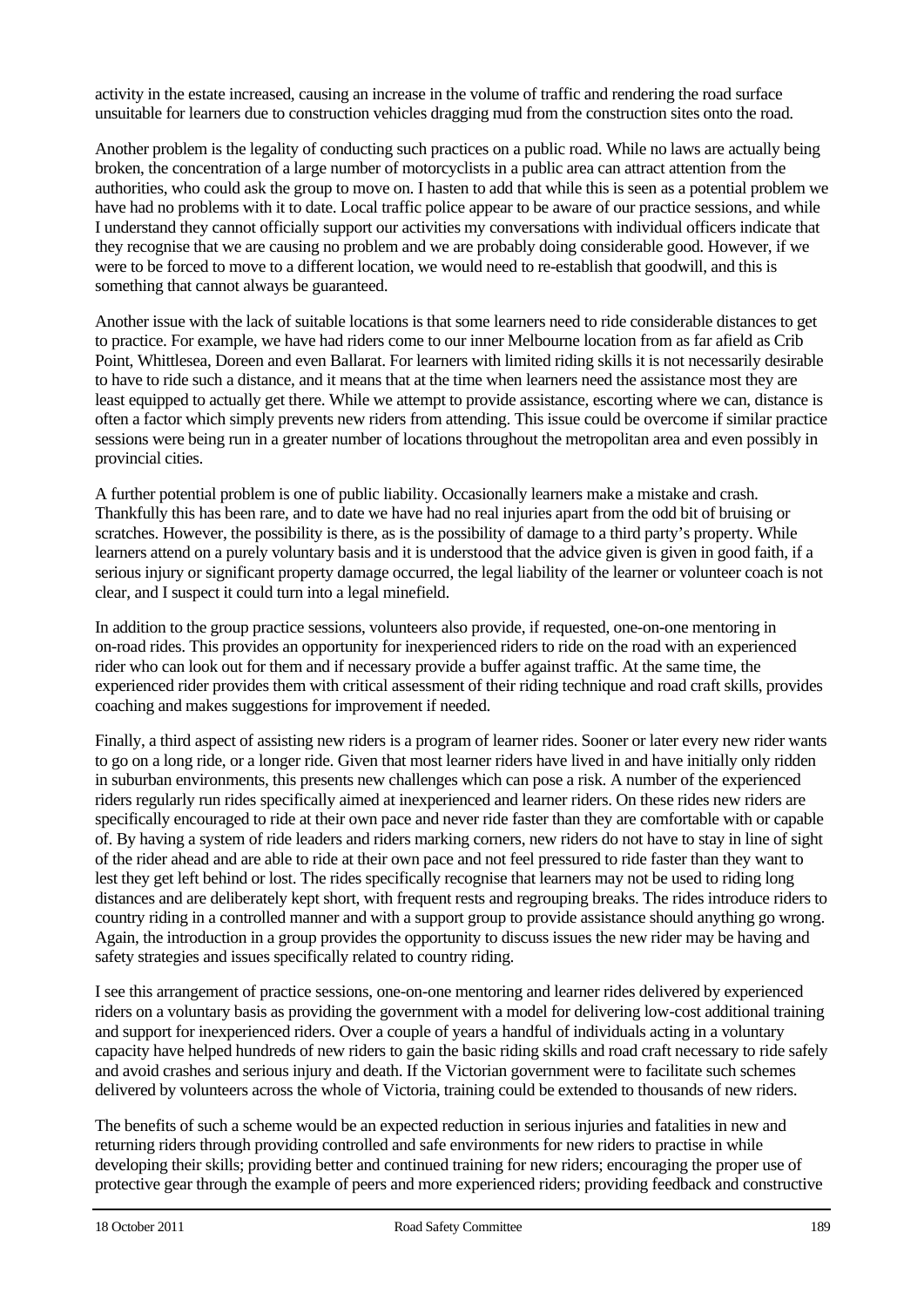criticism so that any mistakes in technique can be rectified early; providing a network where new riders can exchange ideas, experiences and tips about staying safe; ensuring that new riders are exposed to the risks and challenges of non-suburban riding in a controlled and progressive manner; and finally, providing a network through which the government messages about developments in safety gear, new safety technologies et cetera can be readily promulgated to new riders.

The concept of using volunteers to deliver programs consistent with community needs is not new. Governments regularly facilitate and support through funding a variety of programs to provide support services to the community via volunteers, be they charities, service organisations, community interest groups or more formal organisations such as the SES and CFA.

In a motorcycling context I note that at page 63 of its submission VicRoads has also given consideration to a volunteer-type scheme in addressing the need to provide an emergency response to motorcycle crash victims in remote areas, where it has explored the possibility of provision of first-aid training to drivers and of training volunteers along popular motorcycle routes.

The idea of delivering government-approved programs through volunteers is not new, and I would encourage the government to develop it further in the case of additional rider training for new riders. Based on that, my recommendations to the committee are that the government commit to the principle of delivering additional training to new riders through a coaching program delivered by volunteers, and that in support of this relevant government agencies be requested to develop programs aimed at providing safe locations where new motorcycle riders can practise basic motorcycle riding skills in a traffic-free, safe and controlled environment; develop a network of experienced riders to deliver ongoing practice sessions, one-on-one mentoring and learner-suitable rides for new riders; protect the public liability of any rider delivering or participating in such programs; and finally, identify such additional training as may be required and deliver it to the volunteers conducting the practice sessions or rides. That basically concludes my submission. Again, I would like to thank the committee for the opportunity to present it.

**The CHAIR** — Thanks very much, Mr McAuliffe. You mentioned earlier on that you have resumed the sport of motorcycle riding in more recent times. What is your work background?

**Mr McAULIFFE** — Work background, as distinct from?

**The CHAIR** — Your voluntary background of running your volunteer motorcycle training program.

**Mr McAULIFFE** — You mean my employment background?

**The CHAIR** — Yes.

**Mr McAULIFFE** — I am currently an employee of the commonwealth government in the Department of Defence. Prior to that I had a short stint of retirement, and before that I spent many years as a Victorian government public servant.

**The CHAIR** — Thank you. You gave us a very well presented submission, and we thank you for the measured and concise way in which it was presented.

**Mr LANGUILLER** — Thank you very much for your submission and very focused contribution. May I say that you are making it awfully difficult for this committee to not take up the recommendations.

**Mr McAULIFFE** — I am gratified to hear that.

**Mr LANGUILLER** — To get down to it, you talked extensively — and I thank you for that — about the role that volunteer organisations may play. Firstly, if you think it is convenient for the committee and the public to know, you mentioned that riders come to your practice sessions but you did not name the site. Is there a reason why you did not? If you think it is not convenient, I am quite happy to accept silence on the subject.

**Mr McAULIFFE** — The site is a public car park. I am not entirely sure who is responsible for it. There is some suggestion that it could be a local council and some suggestion it could be leased to a private organisation. Basically we have not had any problems to date, but the more it is advertised the more I suspect —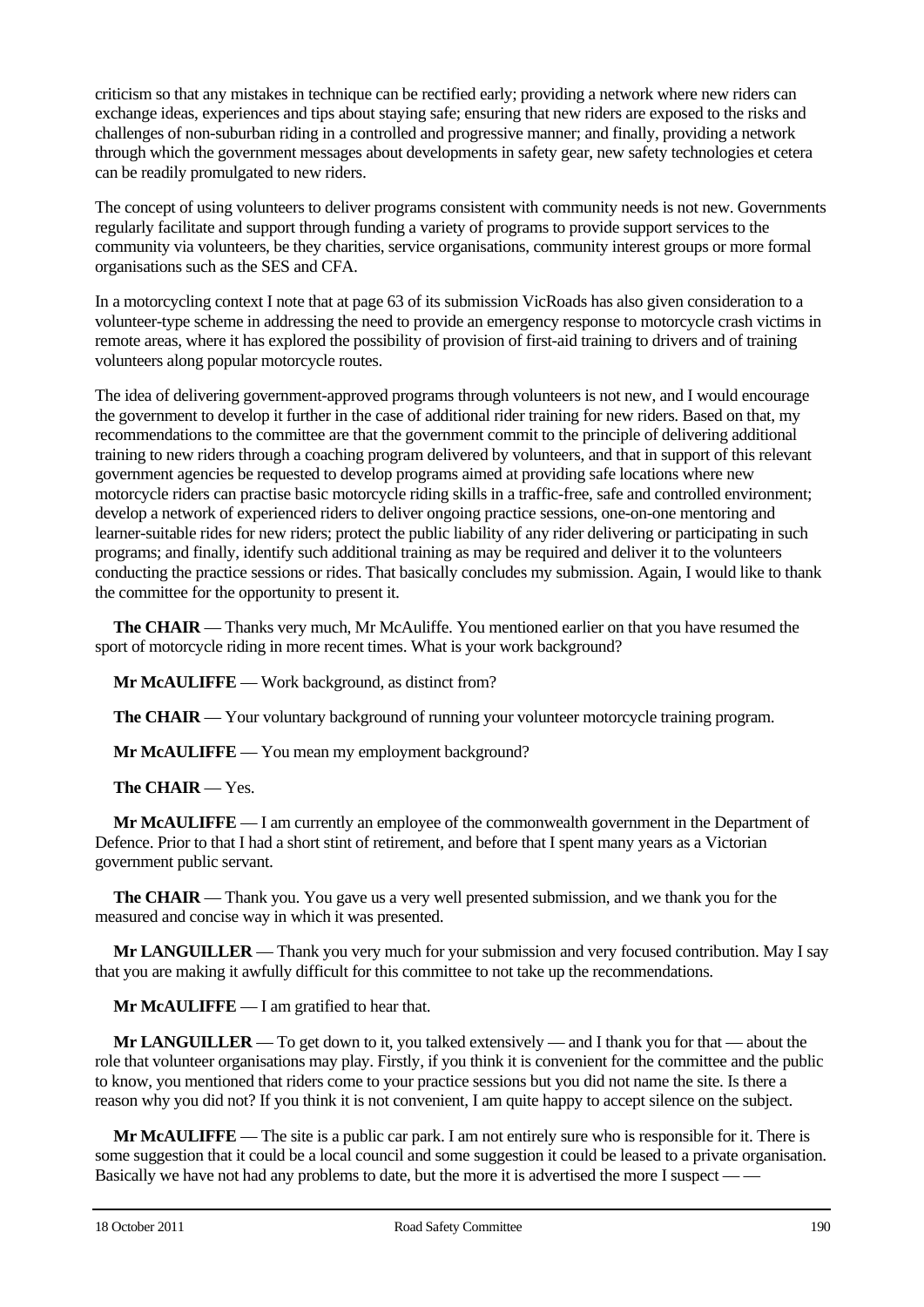**Mr LANGUILLER** — I am happy to accept that. I will take you further on the following topic, and I thank the Chair for allowing me to pursue this question, because I must confess it has been a bit of a personal interest. You talked about volunteer organisations: who are they? Are they the clubs? Which ones? Are there any clubs which you would exclude? Would they be capable of undertaking this role of being a volunteer organisation? Would you suggest that you need to train the trainer, as happens in other models? Are you saying that we can replace the existing provider agencies such as HART and DECA, or are you suggesting that they can complement the role of these existing providers and agencies and the services that they provide? Can you be more specific about it? Do you understand? You have identified the issues, and we have noted them, including public liability issues and who is going to be responsible if the clubs undertake X, Y and Z. May I conclude my remarks by saying we do have other models that work and work well. In fact Australia has been the highlight in that the majority of firefighters happen to be volunteers, the majority of lifesavers are volunteers, and the list goes on and on. Can you please expand further, and be specific if you can?

**Mr McAULIFFE** — Firstly, I do not see this in any way replacing the sort of training that HART, DECA and like bodies perform. I think they perform an excellent service. The difficulty, as I said, is that that training is expensive. It is probably a different style of training too. In some ways what we are looking at, I guess, is the basic skills. These are the sorts of things that the likes of HART and DECA will provide when someone goes for their learners permit or their restricted licence. But once they have those pieces of paper, or their plastic card I should say these days — I am showing my age — they tend not to want to go back and pay that same money to have that again and again.

Basically there is a need for somewhere where people can practise in safety and have their skills critically assessed and information given as to where they are going wrong, what they are doing and what they should be doing, and they are simply able to practise. Something like emergency braking is basically not something you can necessarily do. In fact no person can really say they will do it properly in a genuine emergency when the adrenaline kicks in. All they can hope for is that if they have practised it sufficiently, the muscle memory of their body will do the right thing and get them through.

**Mr LANGUILLER** — Do you mind if I interrupt? With respect, I do not think the committee would question that. The issue would be who is it with, who are the partners? Can you name them? Would they be registered or otherwise?

**Mr McAULIFFE** — My vision would be if the government committed to such a program — —

I mean, we have been doing it on an informal basis, and we teach what we believe are the basic skills. It may well be if there was a properly researched program, that someone would come up with a different skill set that should be taught. I am happy for that, provided that that is done on the basis of proper data. But you also asked about whether these people should be trained. Ideally they should.

**Mr LANGUILLER** — Who are they? Can you identify them?

**Mr McAULIFFE** — I would suggest simply volunteers in the same way as are lifesavers, SES and CFA members. They are just members of the community with an interest.

**Mr LANGUILLER** — What about motorcycle clubs?

**Mr McAULIFFE** — Motorcycle clubs would be a good source — clubs such as Ulysses, the BMW motorcycle club and through to the Honda riders association. A lot of these have the interests of helping their own members improve their skills. They could do it for their own members, but there are also people who are not members of clubs, and those people need to be able to go somewhere else. If the club is happy to take on a responsibility for training whoever turns up, that is fine.

The other problem with clubs is that probably the number of riders in clubs is still reasonably limited, so you do not really want to limit your availability of volunteers by putting any restriction on it, like that they have to be a club member or something. However, if the government was prepared to take on training of these people so that their effectiveness in providing ongoing training was improved, I think this would be an excellent idea. As I said, the other issue is that there needs to be some form of public liability insurance so that the persons delivering this training know they will not be held liable if something goes wrong.